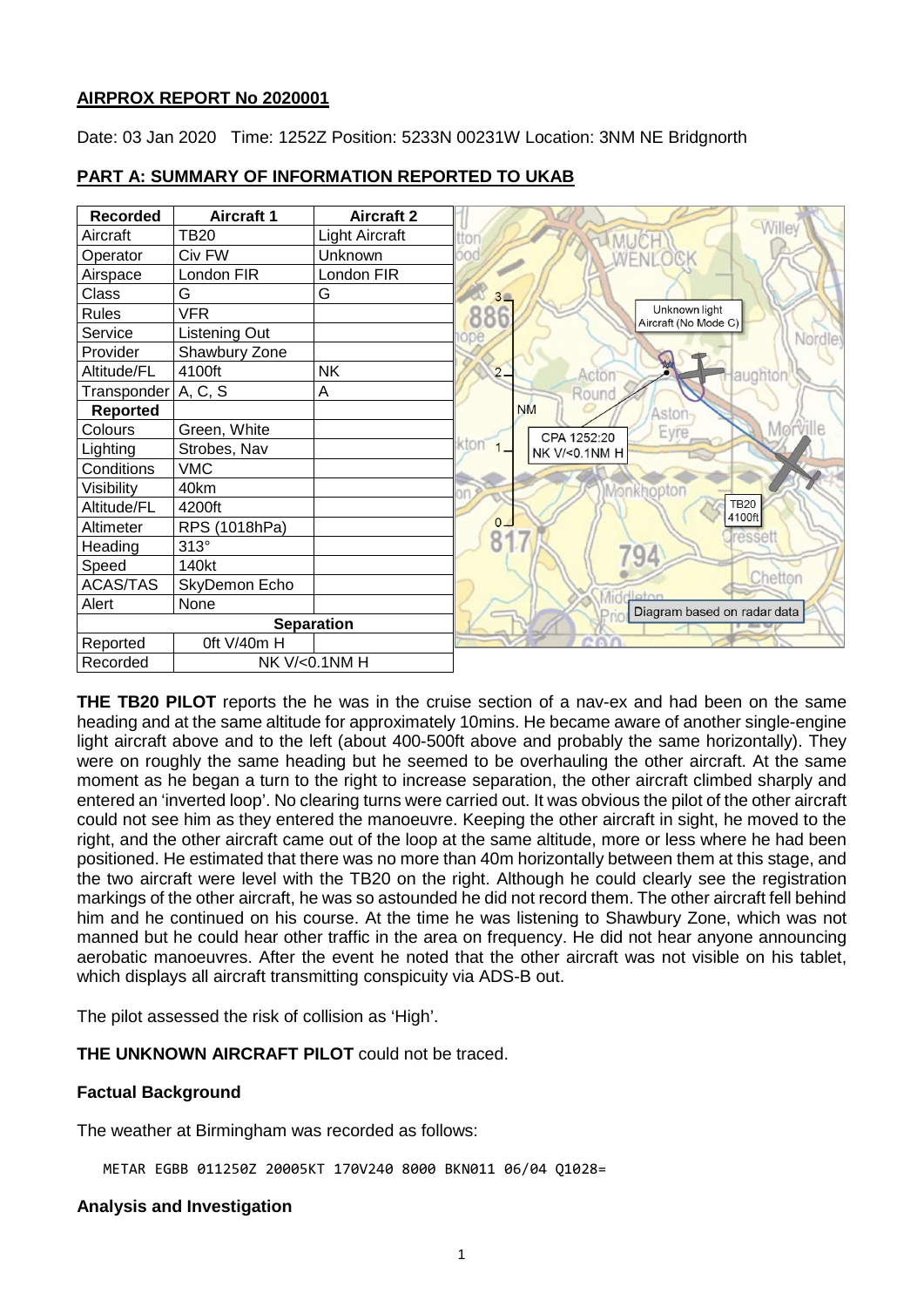# **UKAB Secretariat**

Although the TB20 pilot was not receiving an ATS (RAF Shawbury was closed at the time), the incident could be seen on the NATS radars. Figures 1 and 2 show the TB20 as it tracks north-west. The unknown aircraft can be seen manoeuvring 4NM away in Figure 1, but without Mode C the height cannot be ascertained.







Figures 3 and 4 show the two aircraft as they close to 0.5NM. Figure 5 shows CPA, less than 0.1NM laterally, but vertical separation unknown.











Figure 5 - 1252:20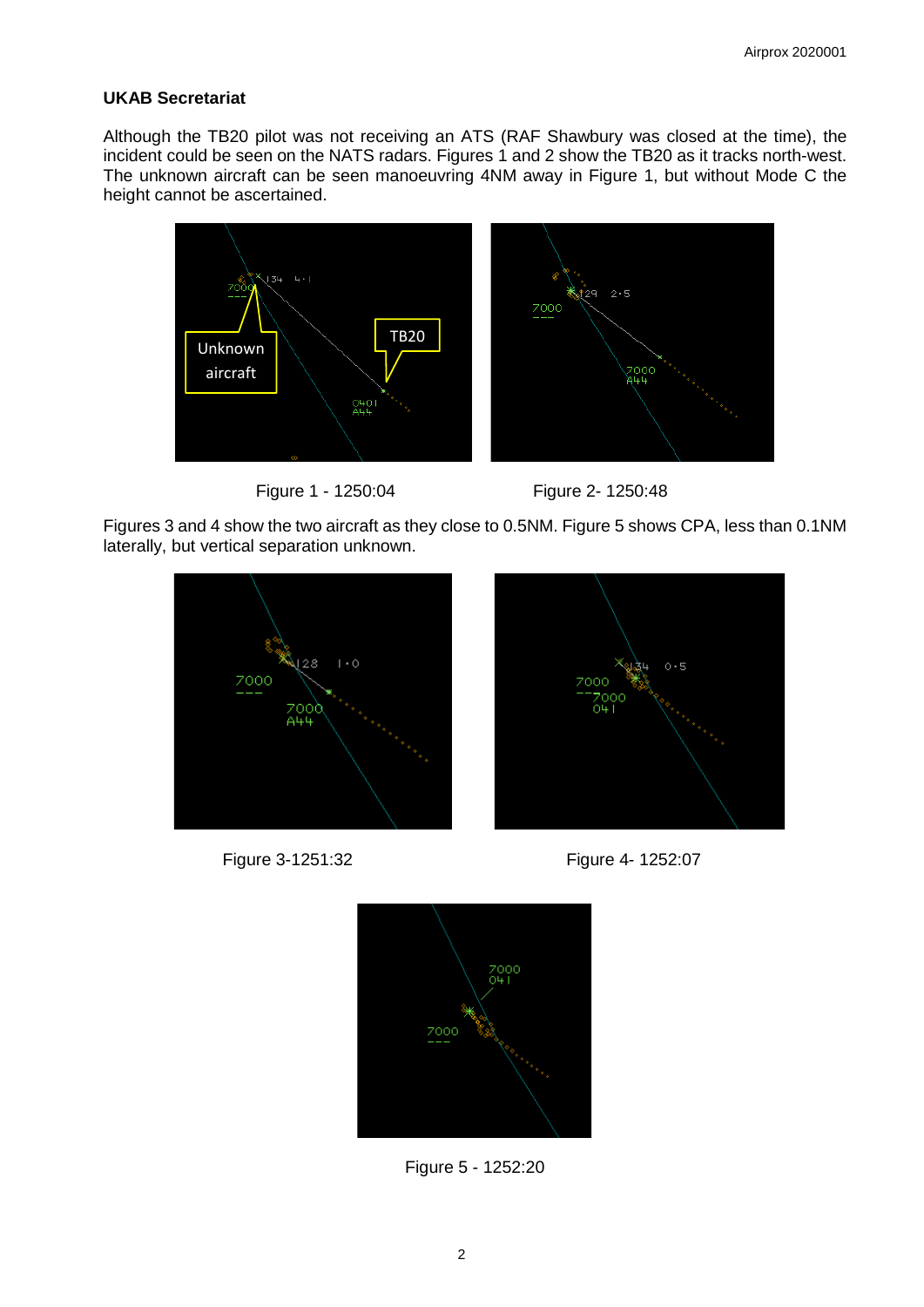The TB20 and unknown aircraft pilots shared an equal responsibility for collision avoidance and not to operate in such proximity to other aircraft as to create a collision hazard.<sup>[1](#page-2-0)</sup>

## **Summary**

An Airprox was reported when a TB20 and an unknown aircraft flew into proximity in the vicinity of Bridgnorth at 1252hrs on Friday 3<sup>rd</sup> January 2020. The TB20 pilot was operating under VFR in VMC, not in receipt of an ATS. The unknown aircraft could not be traced.

## **PART B: SUMMARY OF THE BOARD'S DISCUSSIONS**

Information available consisted of reports from the pilot of the TB20, and radar photographs/video recordings. Relevant contributory factors mentioned during the Board's discussions are highlighted within the text in bold, with the numbers referring to the Contributory Factors table displayed in Part C.

Due to the exceptional circumstances presented by the coronavirus pandemic, this incident was assessed as part of a 'virtual' UK Airprox Board meeting where members provided a combination of written contributions and dial-in/VTC comments. Although not all Board members were present for the entirety of the meeting and, as a result, the usual wide-ranging discussions involving all Board members were more limited, sufficient engagement was achieved to enable a formal assessment to be agreed along with the following associated comments.

The Board first looked at the actions of the TB20 pilot. Noting that he had been on a nav-ex, some members opined that, although it was important for the pilot to maintain his course, some pre-planned directional changes, for example, turning right for 30 seconds, then left for the same amount of time, then back on track, would have been beneficial in changing the aspect ratio and may have aided conspicuity for both pilots. Certainly, the light aircraft had been manoeuvring in the area for the whole time that the TB20 had been approaching from the south-east, although members acknowledged it was not known at what height it had previously been. However, without RAF Shawbury to provide an ATS, there was no ANSP for the TB20 pilot to call in that area and so he had not been able to get any prior situational awareness from ATC (**CF1**). Furthermore, his CWS had not alerted him to the other aircraft (**CF2**). Had the TB20 pilot had any situational awareness, from either aforementioned source or from look-out, he would have been able to route around the other aircraft to keep out of the way and members opined that it was always a good idea to completely avoid manoeuvring aircraft because of their unpredictability. In the event, although he saw the other aircraft late(**CF3**), he managed to take some avoiding action to increase separation.

Turning to the unknown light aircraft pilot, members thought it was unfortunate that he hadn't been traced because, without his report, it was not known whether he had seen the TB20 or not. However, members thought it was unlikely, given that he had ended up so close to the TB20. They noted that he had been squawking 7000 and thought that, although it would not have affected this Airprox because the TB20 pilot had not been receiving an ATS, in general it was good practice to squawk 7004 because this would provide controllers with information that aerobatics were being conducted and they, in turn, could provide Traffic Information to pilots transiting through the area. Members also reminded pilots that, when conducting aerobatics, clearing turns should be conducted prior to manoeuvring to ensure the airspace is clear.

Finally, when determining the risk, members briefly discussed whether the outcome was largely down to providence, but in the end agreed that the separation had been increased by the avoiding action taken by the TB20 pilot and so concluded that, although safety had been much reduced, the avoiding action had materially increased separation; risk Category B.

l

<span id="page-2-0"></span><sup>1</sup> SERA.3205 Proximity.